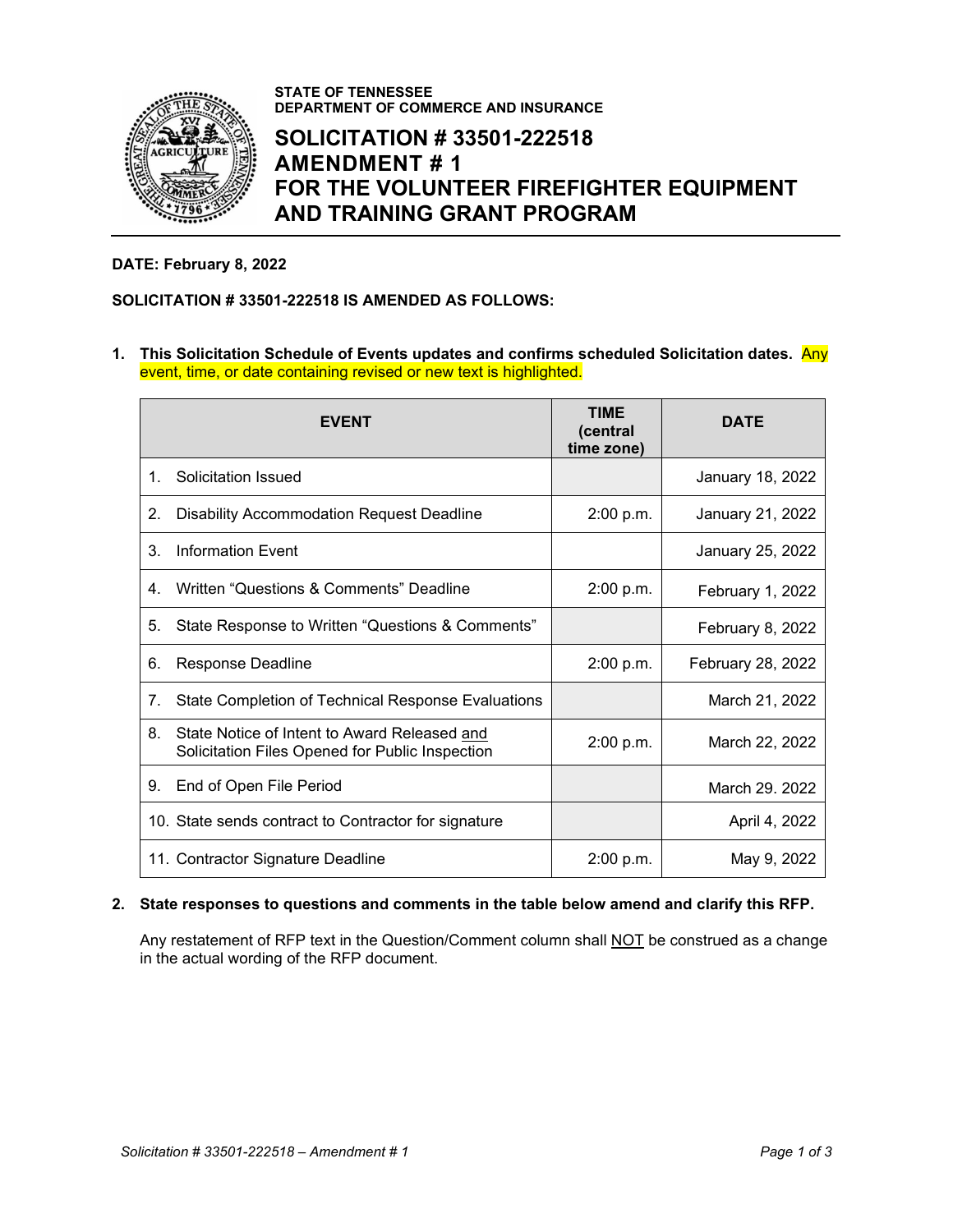| <b>Solicitation</b><br><b>Section</b> | Page<br># | <b>Question</b>                                                                                  | <b>Response</b>                                                                                                                                                                                                                    |
|---------------------------------------|-----------|--------------------------------------------------------------------------------------------------|------------------------------------------------------------------------------------------------------------------------------------------------------------------------------------------------------------------------------------|
| 5.4                                   | 6         | Where should<br>applications be<br>submitted?                                                    | Applications must be delivered to either:<br>Greg.Adams@tn.gov<br>or<br>Greg Adams<br>Department of Commerce and Insurance<br>500 James Robertson Parkway<br>Davy Crockett Tower, 9th Floor<br>Nashville, TN 37243                 |
| 5.1                                   | 6         | Where can fire<br>departments find<br>copies of the<br>application?                              | https://www.tn.gov/commerce/fire/departments/grant-<br>opportunities.html                                                                                                                                                          |
|                                       |           | How does a fire<br>department register as<br>a supplier in Edison?                               | Instructions on how to register as a supplier with the<br>State of Tennessee are available at:<br>https://hub.edison.tn.gov/psp/paprd/SUPPLIER/SUPP<br>/h/?tab=PAPP GUEST                                                          |
|                                       |           | Is there a local cost<br>share required for the<br><b>VFEAT</b> grant<br>program?                | No, there is no local cost share or match.                                                                                                                                                                                         |
|                                       |           | What equipment is<br>eligible for funding?                                                       | Equipment used by a firefighter to contain or<br>extinguish fires and to protect the life of the firefighter,<br>other than fire trucks or vehicles.                                                                               |
|                                       |           | What is a PSID?                                                                                  | The Public Safety Identification (PSID) is a unique<br>identifying number used by the Tennessee Fire<br>Service and Codes Enforcement Academy (TFACA)<br>and the Firefighting Commission to track<br>firefighter/student training. |
|                                       |           | What amounts should<br>be used for the budget<br>information?                                    | The amount of money expended to operate your fire<br>department (excluding station construction and<br>vehicle/apparatus acquisition) during a fiscal year.                                                                        |
|                                       |           | Can fire departments<br>request funds in<br>addition to the cost<br>share for federal<br>grants? | Yes                                                                                                                                                                                                                                |
|                                       |           | Is the same<br>application used when<br>applying for federal<br>cost shares?                     | Yes                                                                                                                                                                                                                                |